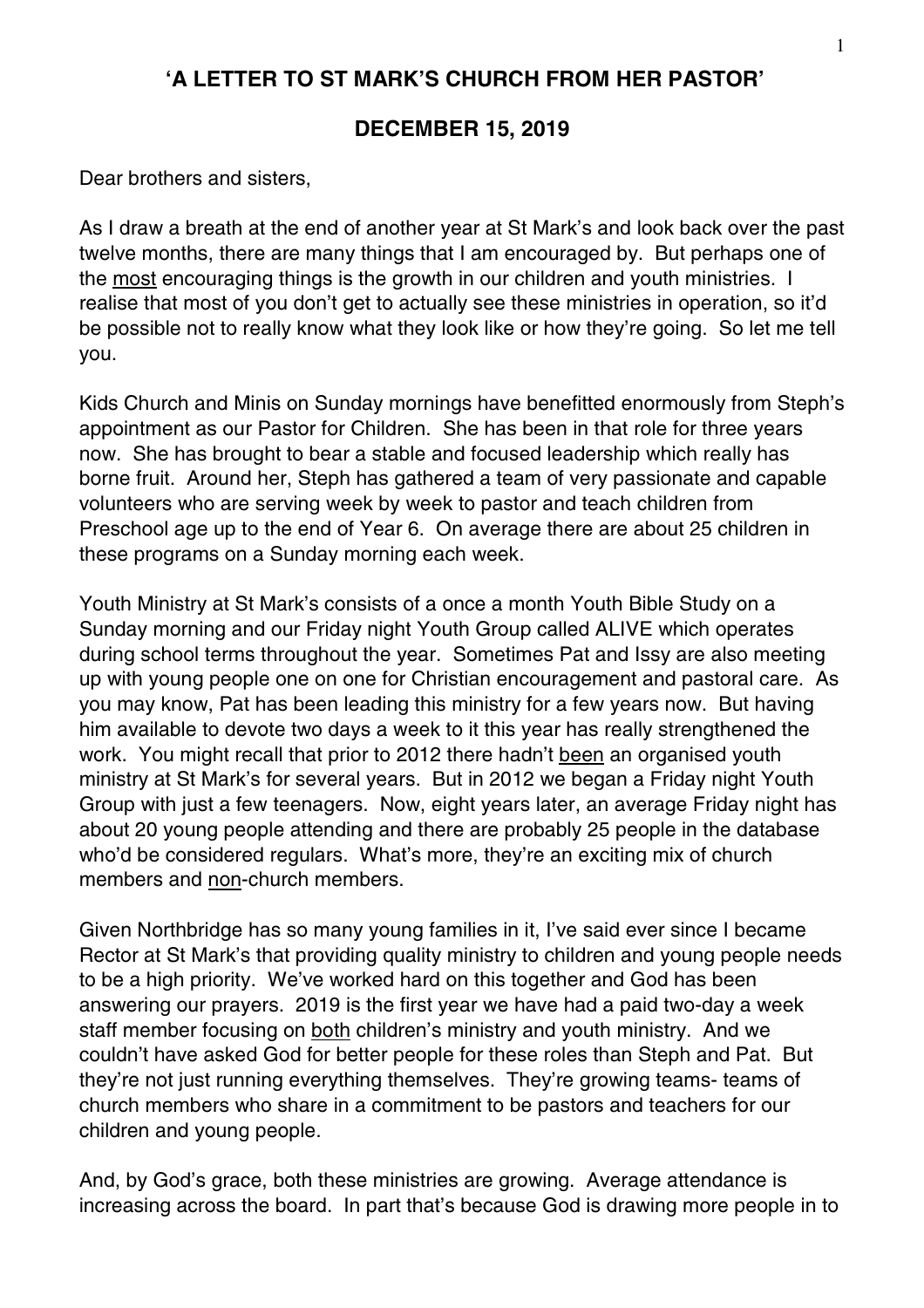our church. In part it's also because, especially with Youth Group, God is bringing teenagers to know and trust Jesus for the first time. It's so wonderful to see what God is doing. And that, of course, is the main thing you need to know about these ministries. God is at work in the lives of these children and young people. It's great that the ministries are growing in size. But far more thrilling is the fact that children and young people are expressing faith in Jesus for themselves, they're working out what it means to be a Christian, and they're learning to love God's word and to pray. We're seeing them maturing before our very eyes. I trust it's not hard to understand why I find so much encouragement in this. I hope you do too.

But of course, this work of God has implications for us as a church- implications beyond our encouragement. Because this work of God also presses us to ask some searching questions- questions about how children and young people are integrated into the church family, questions about how we can all serve each other regardless of age, questions about how people across the generations relate to each other and encourage each other. In fact, these are important questions for any church to answer. But they are particularly salient for us at this point in our history. So, they are questions that our pastors and our overseers have been giving some serious attention to. And they're questions we want all St Mark's members to be giving attention to.

And that's why I chose the Bible readings for today's services that I did. Because they speak into this issue in very important ways.

In Matthew 18 we find Jesus calling a little child into the middle of a circle and teaching his disciples some important lessons. In the first place he tells them that there's something about the humility of children that all people need to emulate if they're going to be part of the kingdom. Adults of course have plenty to teach children as they grow up. But Jesus wants us to see that adults also have plenty to learn from children. And, in particular, he wants us to see that the instinctive dependence that children have on others is absolutely central to the attitude people need to have towards God. You don't enter the kingdom by telling God he's lucky to have you. You don't enter the kingdom by pointing to all your great gifts or all your good deeds. No- you enter the kingdom by acknowledging your profound need. You enter the kingdom by recognising your deep dependence on the king. And children model this kind of humble dependence to us all the time. That's Jesus' first point.

But Jesus' second point in Matthew 18 is that the way people treat children is a kind of litmus test for whether they've understood the values of God's kingdom. In verse 5 Jesus says: 'And whoever welcomes one such child in my name welcomes me'. To include and love children is to embrace Jesus himself. To care for them is to show that you've understood how precious to Jesus his little ones are. And that's why Jesus goes on in verses 6-10 to talk about the eternal dangers of sin, and the supreme wickedness of causing one of his little ones to fall into sin. By "little ones" here, Jesus is not just meaning children, but all his disciples. That's what he says in verse 6. But he uses this phrase precisely because all who believe in him are like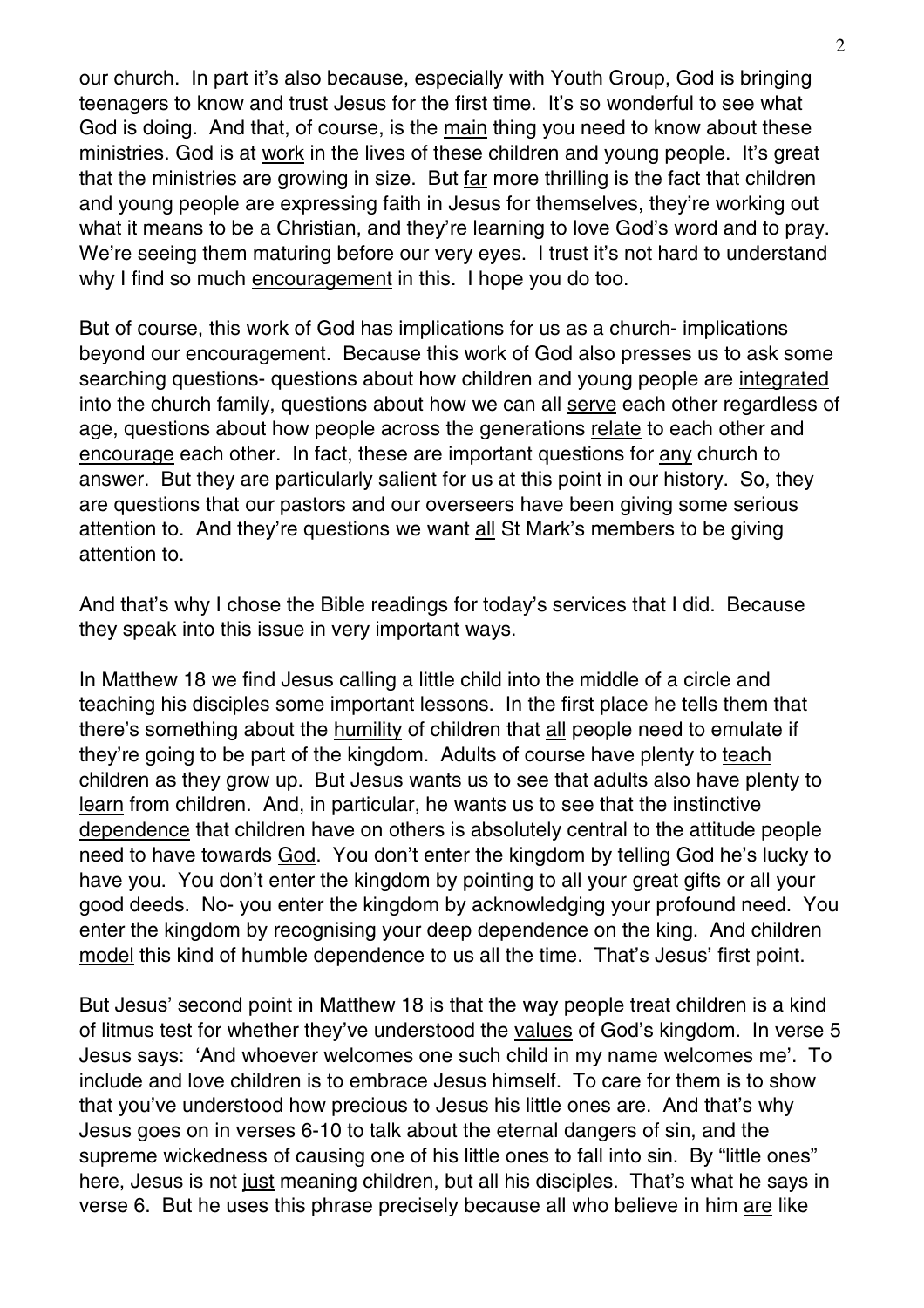children before God, as he said back in verses 3-4. So Jesus reserves the sternest possible warning here for those who might lead his "little ones" into temptation. And it's in the same vein that he talks in verse 12-14 about the opposite- the vital importance of caring for the sheep, and especially of seeking out the strays. Jesus couldn't be clearer. Like all dependent children are vulnerable, so all his disciples are vulnerable- adults and children alike. So we who are part of his kingdom have a weighty responsibility to care for his vulnerable people, and to make sure we steer one another clear of spiritual danger.

And that's why we find passages like Titus 2 in the New Testament as well. Because the apostle Paul is working on the assumption that the early Christian churches were places where young and old were all in together. And if you want a picture of the different generations fellowshipping together and encouraging each other, it's hard to go past Titus 2.

In that chapter Paul addresses Titus who's serving as Paul's delegate in the church at Crete. And he wants to make sure that Titus has a teaching ministry to all the different groups in the church- older men, older women, younger women, younger men, and slaves. But when he teaches those different groups, he wants Titus to be thinking about how they will in turn teach and train others. For example, verse 2 says he wants the older men to be worthy of respect- presumably so others in the church can look up to them and imitate them. In verse 4 we see that Paul imagines the older women training the younger women, and then the younger women loving their husbands and children. In verse 7 Paul tells Titus to make sure that he himself is getting a good example for the younger men as well.

And at the heart of all of this cross-generational interaction is the gospel. In verse 1 Paul says that Titus' role is to teach what's appropriate to sound doctrine. And then from verse 11 to 14 he fleshes out what the heart of sound doctrine is. In fact, verses 11 to 14 spell out not only what Christ has done, but why he did it. Paul not only talks about the 'grace' of Christ's 'appearing'- the grace that leads to 'salvation'. He also says, verse 12, that the grace of Christ is what 'teaches us to say "No" to ungodliness and worldly passions, and to live self-controlled, upright and godly lives'. In verse 14 he says that the whole reason Christ gave up his life was so we could be redeemed from wickedness and live in purity and goodness.

In the church we might all be different ages and at different stages, but we are united in this gospel and in this purpose. Every one of us, regardless of our differences, needs the grace of Jesus to save us. Every one of us needs the grace of Jesus to change us too- to purify and transform us to live the way God wants us to. So, every one of us needs each other to keep reminding us of the gospel, to keep modelling the Christian life, and to keep teaching one another how to live it. This is what it means for us to be part of a church family- whether you're 5 years, 15 years old, or 85 years old.

So, let me say some things to the children and young people amongst us.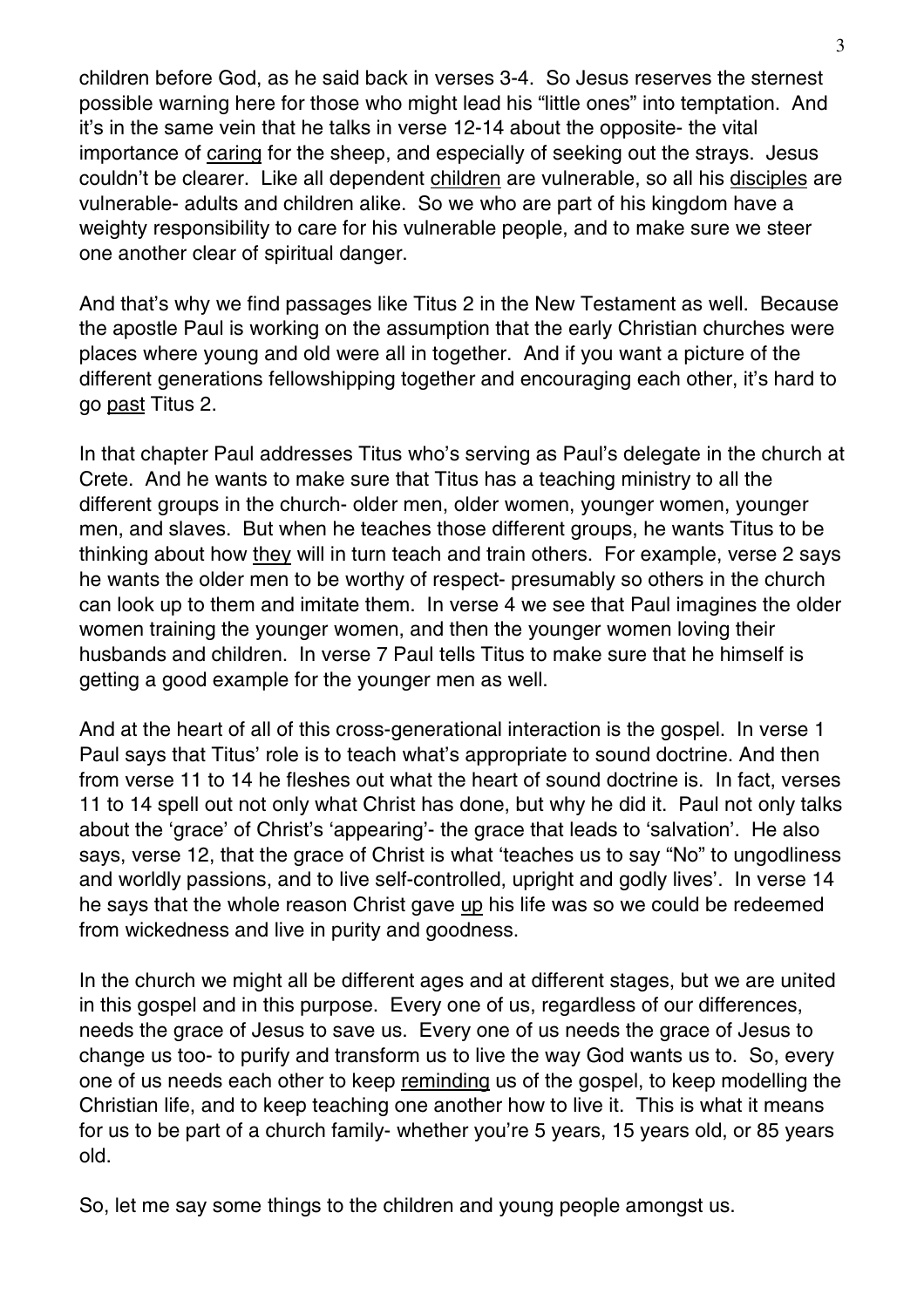You are not just part of Kids Church or part of our Youth Group. You are actually part of our church. You are members of St Mark's in your own right. When our staff and overseers meet to pray for the members of our church, we don't just pray for your parents, but also for you. When we make a record of how many people were here on a given Sunday, we don't just count the grown-ups. We count you, because you count! We care about you and we will keep caring about you. We want to see you growing up knowing about the grace of Jesus, and living the way the grace of Jesus teaches us to live. We want to teach you, and correct you, and set a good example for you. And I think there really are some amazing older people in this church you can learn from.

But because you are already growing, and because so many of you already have a deep and wise understanding of the gospel, we know we also have a lot to learn from you. In fact, as Jesus says, children have things to teach adults just by being children! But we also know that there are things you see and know about God that adults are sometimes quick to forget. We know that there's a clarity and a boldness to your faith that sometimes puts us to shame. We know that there's a zeal and energy to your service of Christ that some of us older people need to rekindle. We thank God for you and we want to learn from you.

But one of the challenges that comes with all this is a need to branch out in who you talk to. So I want to encourage you today not just to spend time with your friends when you're at church, or at Youth Group, or at Home Group, or at Escape. I want to encourage you to talk to adults some of the time too. I'd love you to practise asking adults questions about their lives. I'd love you to learn how to ask adults what they're learning about God, how they became Christians, what they struggle with. And I'd love you to find ways to share what you're learning with adults too, and to tell them what you love about God, and how you're trying to live for Jesus. So I want to encourage you today to make an effort to talk to adults more, and to be thinking about how you can serve the adults in our church community, not just the others in your age group.

But, of course, I've also got some things I want to say to the adults.

As I've just said to our children and young people, so I say to you. Please be on the lookout for opportunities to serve the younger members of our church, and to take an interest in them. I really don't want us to fall into a model of church life where we effectively have different ministry departments- one for children, one for youth, and one for adults. I don't want your knowledge of children's ministry or youth ministry in our church simply to consist of the feedback you might get a couple of times a year in a Sunday service. I want you to be finding out how things are going much more regularly than that as you talk to our staff and leaders. And I want you to remember that teaching our children and young people is not just the job of their parents or their leaders. We all have a role to play.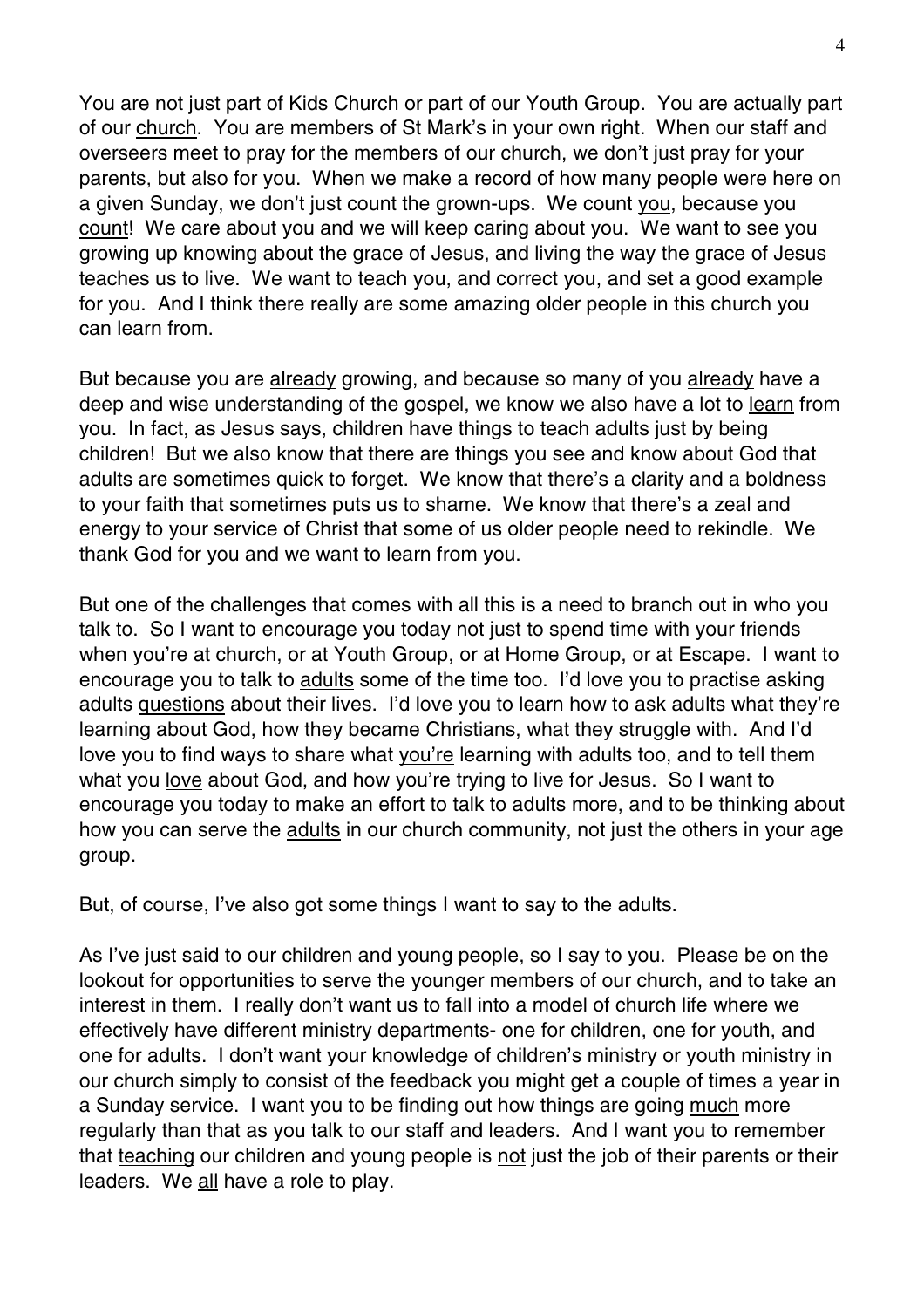I was reading some research recently into the formation of resilient young Christians. The research concluded that young people who are more likely to persevere and keep growing in their faith are generally committed to five key practices<sup>1</sup>. One of those practices was the nurturing of intergenerational Christian relationships. And young people who have intergenerational relationships are more likely to report feeling valued by older people, more likely to welcome criticism from their elders, and more likely to look to older people for advice<sup>2</sup>.

So here is a huge opportunity for us, and a huge challenge. We have the privilege of helping to shape the lives of those in the generations behind us. But we won't fulfill that responsibility if we presume their parents or their leaders have got that covered. Rather, what will really help our children and young people grow into resilient disciples of Jesus is the whole church family investing in their maturing. People often say that it takes a village to raise a child. Well, the Bible would say that it takes a whole church family to raise a robust young disciple of Christ.

I am deeply thankful to God for the other adults in our church who take an interest in my children. I need no convincing that their love for my kids, their prayers, their sincere interest, their godly example, and their words of encouragement are all making a significant difference to my children's maturing. What a huge blessing it is that my children are growing up in a Christian community where that's a thing- where they have not just a mum and a dad, but also leaders who pastor and teach them, and, beyond that, a range of other adults who minister the gospel of grace to them. And that blessing in our church is not just for my children but for everyone's children. But it will only keep being a blessing if adults stretch themselves out of their comfort zones. We might think children will find it hard to take up the challenge I've given today- the challenge to talk to adults and not just their friends. But I think adults find it just as hard sometimes to talk to children- so there's a challenge here for us as well.

And what Jesus tells us, is that if we will meet this challenge, if we do develop meaningful relationships with children and young people in our church, then they won't just be learning from us, but we'll also be learning from them. And we might just find that our resilience and maturity as disciples is stronger because of the relationships we have with them. We don't run out of things to learn in the Christian life do we? We keep growing right up to the day of our death, or to the day when Jesus returns. And God has given us a family to help minister the grace of Christ to us- a family that includes our peers, and also those much younger than us.

Brothers and sisters, when Paul writes in Ephesians 4 about the way the Christian family works, he says that God gave the church pastors and teachers 'to equip his people for works of service, so that the body of Christ may be built up'. But you notice he doesn't say this is just for the adults. He didn't write a separate chapter for the children and young people. No. All Christ's people are to serve- for the building of

 $\overline{a}$ 

<sup>&</sup>lt;sup>1</sup> See 'Faith for Exiles: 5 Ways for a New Generation to Follow Jesus in Digital Babylon' by David Kinnaman & Mark Matlock [Baker Books, 2019]. The five practices are (in summary): intimacy with Jesus, cultural discernment, intergenerational relationships, training for discipleship, countercultural mission.

 $2$  See Table 9 on p.140.